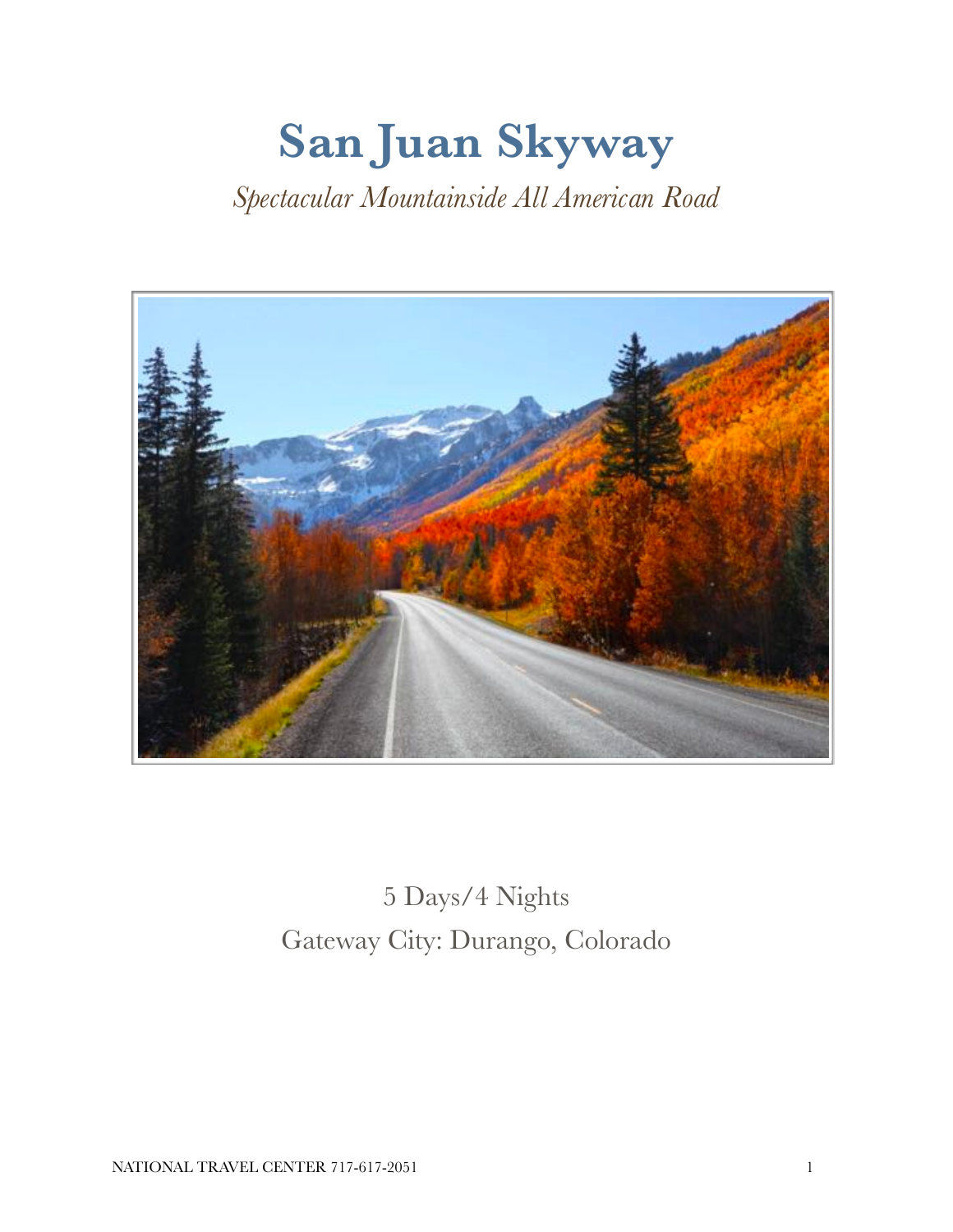

It's a triple whammy landscape and one that's not to be missed. As you drive the Million Dollar Highway between Silverton and Ouray, you might feel like you're on the edge of the world. Meandering over 14 summits over 10,000 feet you're going to feel like you're on top instead. The San Juan Skyway All-American Road, considered one of the most scenic drives in America, is a spectacular loop through the rugged mountains of Southwest Colorado. Along the way, you'll pass through two National Forests and the San Juan Mountains, over the Animas and San Miguel Rivers, natural hot springs, Cherry Creek, and over a whole series of spectacular mountain peaks. As the road climes into the mountains, the terrain changes from the dusty southwestern desert to blazing foliage and snowy peaks in just the turn of a head. The scenery is world class, yet there's more to the route than that. The time-tested heritage of this journey includes the charming Victorian towns of Telluride, Silverton, Ouray, Mancos, and Ridgway with mining and railroad history. Here, you can live in the Old West for a few days. Rub shoulders with prospectors, cowboys, ranchers and miners. You're in good company - visitors from around the world are intrigued by the culture that grew up in the American West when the law was young and prospectors were chasing newfound fortunes. Towns grew from muddy streets and wooden boardwalks to the beautifully preserved places you'll see today. Nowhere else in the world can you find such vivid images of cattle rustlers, gold miners, wildcatters, and other characters that have come alive in the memories of the old West, all surrounded by magnificent beauty.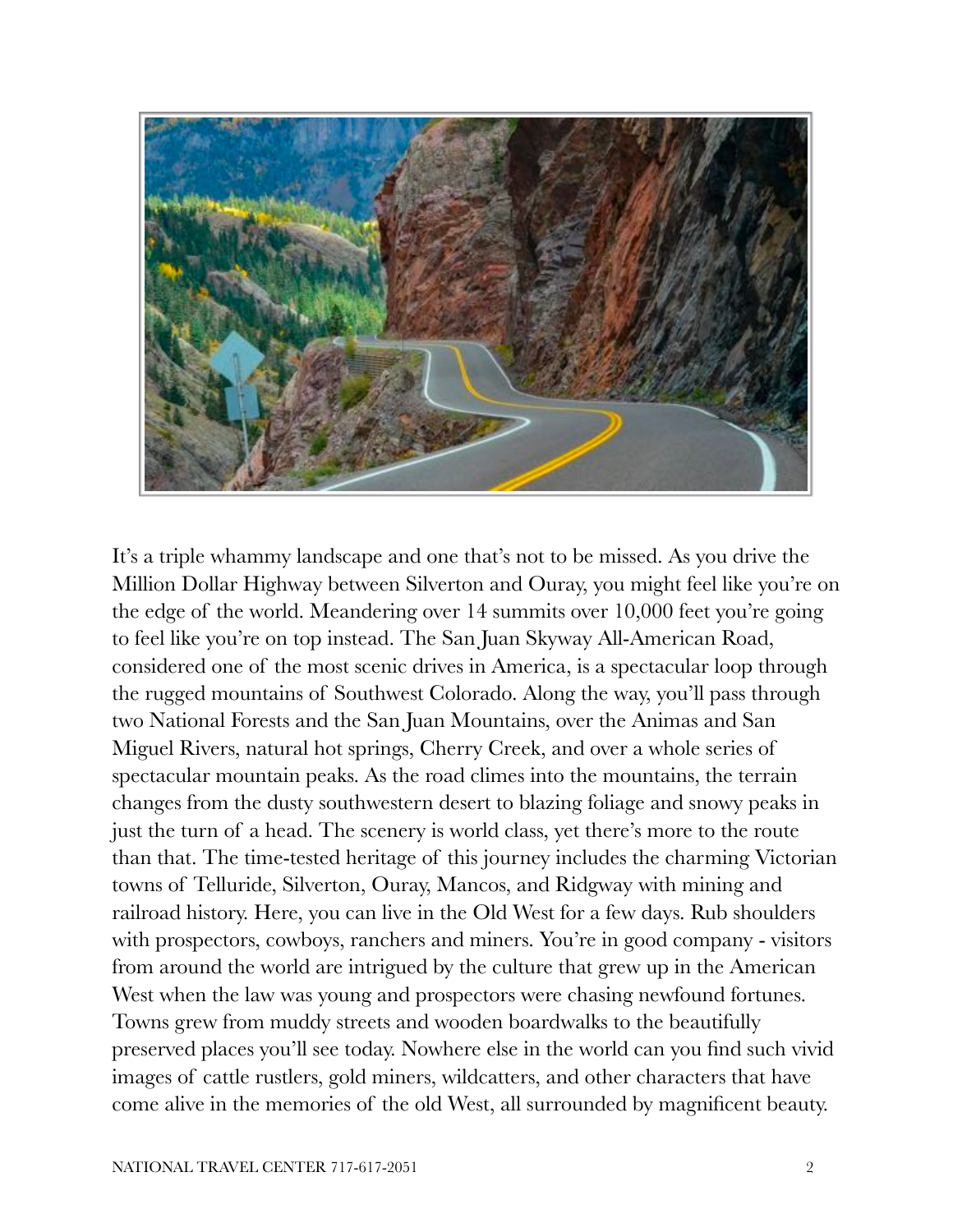

### **Touring the Byway**

To get you in the spirit of the Byway, we recommend starting your journey in Durango, which still looks like it dropped out of the Old West. Plan to arrive early enough to enjoy lunch and a ride on the Durango and Silverton Railroad, a coalfired steam train that chugs up into the mountains. Explore the art galleries in the historic downtown and visit the Animas Museum to learn the story of the frontier in Colorado.

On Day Two, it's time to head out on the San Juan Skyway All American Road toward Silverton where not much has changed since 1876. You can explore the region's mining culture and its impact on life, before visiting the Old Hundred Gold Mine to see for yourself how gold was dug out from deep in the mountainside. After a couple of ghost towns, it's time to drive the Million Dollar Highway on the way to Ouray, scenic driving that's as good as it gets! Arriving in Ouray, you'll discover an entire town on the National Register of Historic Places.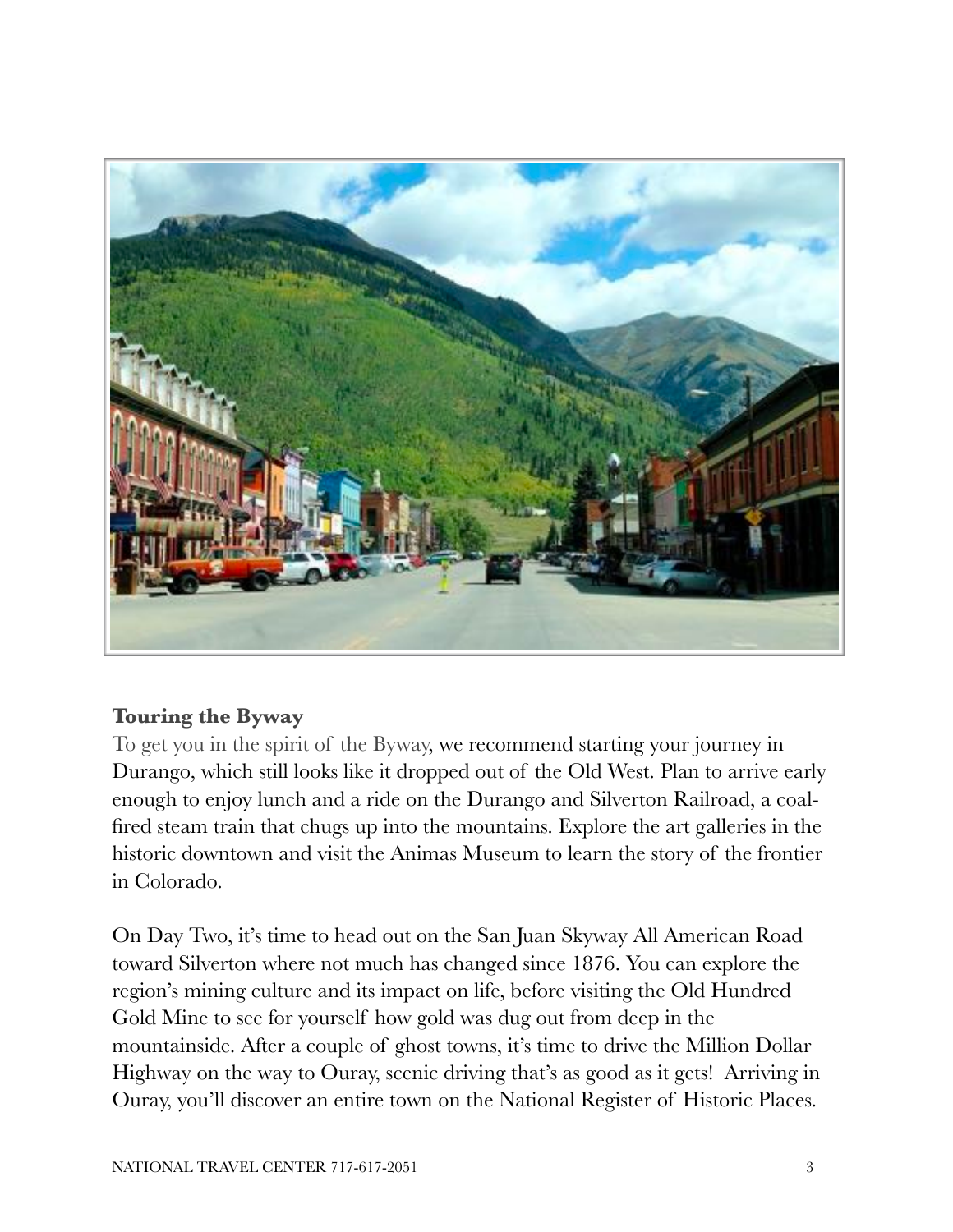Spend the morning of Day Three visiting the Ouray Historical Society, taking the Historic District Walking Tour, and touring the Bachelor-Syracuse Mine. From there, it's on to the Ouray County Ranch History Museum in Ridgway and after another amazing scenic drive, you'll arrive in Telluride. It's hard to believe this charming town began as a hardscrabble mining camp where Butch Cassidy robbed his first bank. On Day Four, you'll be traveling the rest of the San Juan Skyway on your way back to Durango. From there, we wish you safe passage if you're traveling another Colorado Scenic Byway or a safe and pleasant journey home.

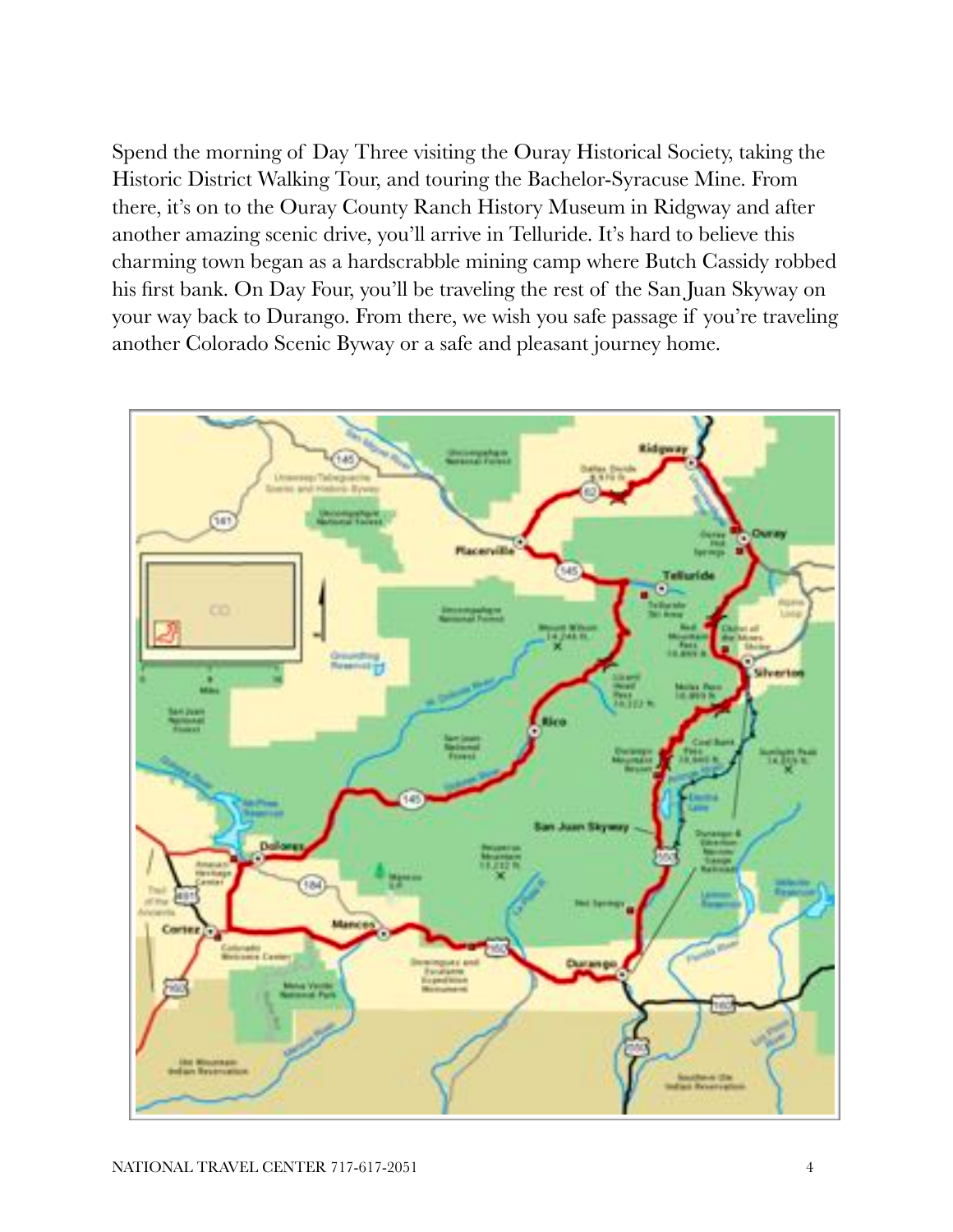# DAY ONE



### **Durango**

Founded in 1880 by the Denver and Rio Grande Railroad, Durango is a Victorian gateway to Colorado's Old West. A collection of outstanding historic buildings that evolved during eras of boom and bust, include the railroad depot, the Wetter Building, several historic hotels, and the carefully preserved "Saloon District." Even though the "jeans and cowboy hat dress code" will be immediately obvious, the town has more award-winning restaurants per capita than San Francisco. In fact, Durango's high quality of life is the main reason residents leave the big city for a more casual mountain life, a multitude of scenic walking trails, a thriving arts community, and great historic and cultural offerings.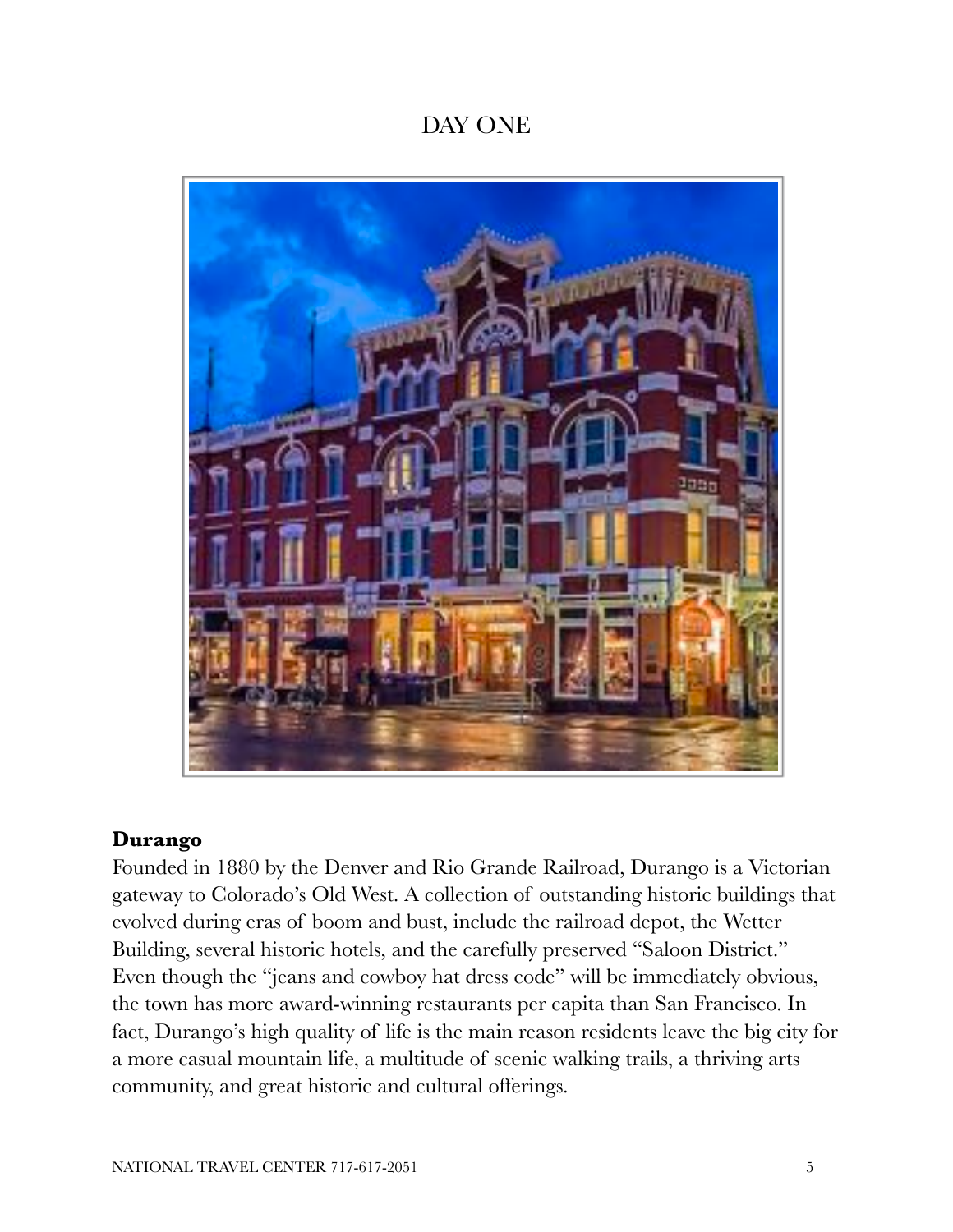### **Historic Downtown Durango Walking Tour and Durango Art Galleries**

One of the special things about Durango is the living heritage on display along Main Avenue. The Historic Downtown Durango Walking Tour begins at the Railroad depot, where you can also visit the D&S Railroad Museum. Along the way, you'll pass art galleries and alternative art spaces featuring contemporary, western and Native American art from local, regional and nationally recognized artists. The Durango Art Galleries Collective that includes Diane West Jewelry and Art, Durango Arts Center, Earthen Vessel Gallery, Sorrel Sky Gallery, Toh-Atin Gallery, and Wildshots Gallery hosts events, workshops, shows and gallery walks throughout the year.

Tour starts at 479 Main Avenue, Allow 2 hours

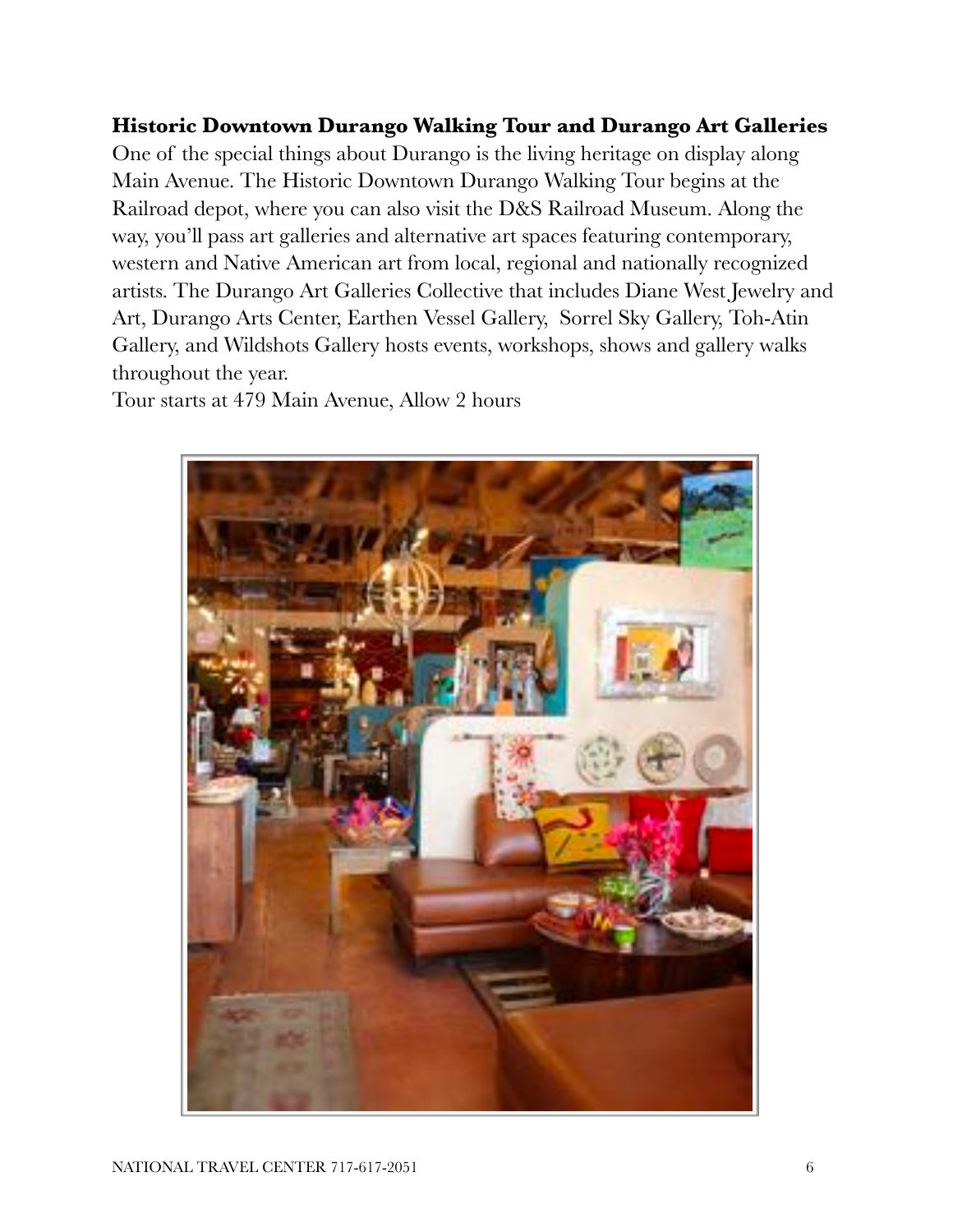

### **Durango and Silverton Narrow Gauge Railroad**

Riding the train that brought over \$300 million in gold and silver down from the San Juan mountains is a must do. You'll see completely different scenery than you will driving the San Juan Skyway Scenic Byway. Constructed in 1881, the line parallels the Million Dollar Highway completed in 1887. Hauling of precious metals continued until 1893, when the bottom dropped out of silver prices. After facing various challenges for nearly 40 years, Hollywood discovered Durango and the railroad, showcasing the train in movies including Butch Cassidy and the Sundance Kid.

479 Main Avenue, Durango, CO 81301 970-259-0274 Departures at 9AM, 12:15PM, 3:15PM, Allow 3+ hours, Adults \$70

### **Animas Museum**

Located in the North Main District, the Animas Museum delivers an overview of the area's Native Americans, Old West, fires, railroads, transportation, and lifeways. The Joy Family Cabin and Peterson House which contrasts life in 1876 with life in the 1930s, are also part of the campus.

3065 West Second Avenue, Durango, CO 81301 970-259-2402 Tuesday-Saturday 9AM– 4PM, Allow 1 hour, Adults \$5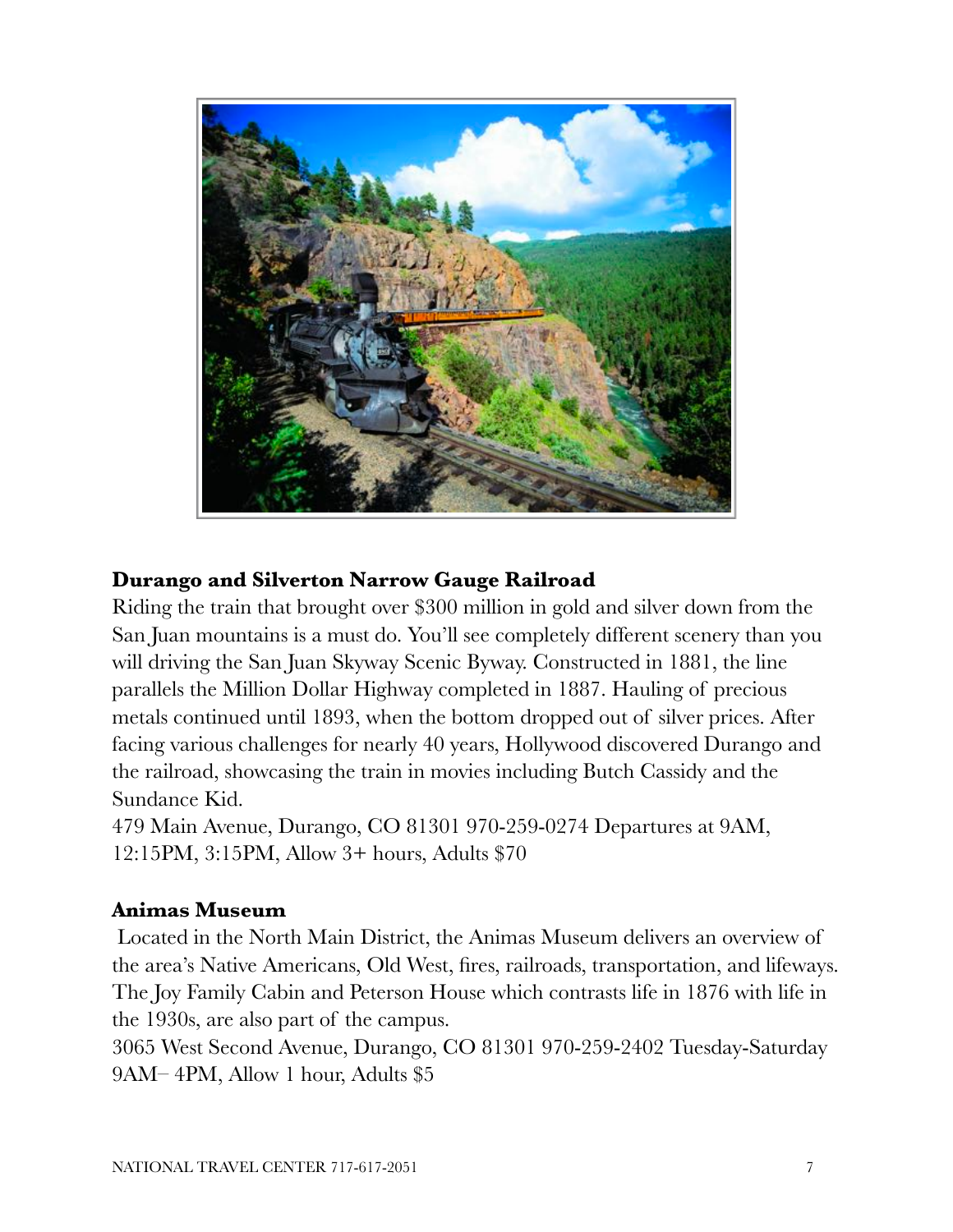

#### **Destination Distinctive Accommodations**

**General Palmer Hotel** 567 Main Avenue Durango, CO 81301 970-247-4747 The prestigious Victorian General Palmer has operated continuously since it was built in 1898. Named after a Civil War general, it is the only Historic Four Diamond Hotel in Southwest Colorado where you can step back in time while enjoying all the modern comforts.

#### **Destination Distinctive Dining**

**Grassburgers** 726 ½ Main Avenue Durango, CO 81301 970-247-1081

An award-winning farm to table restaurant featuring 100% grass fed burgers, with gluten free, vegan and allergy friendly options that are completely non-GMO.

**Eolus** 919 Main Avenue Durango, CO 81301 970-259-2898 Considered the best restaurant in Durango, with exquisite food and excellent service.

**Bar D Old West Music Show and Chuckwagon Suppers** 8080 County Road 250 Durango, CO 81301 970-247-5753 Eat on traditional tin plates, enjoying a choice of entrees, served with potatoes, baked beans, homemade biscuits with honey, applesauce, home baked cake, cowboy coffee or real lemonade. Adults \$29, Dinner at 6:30PM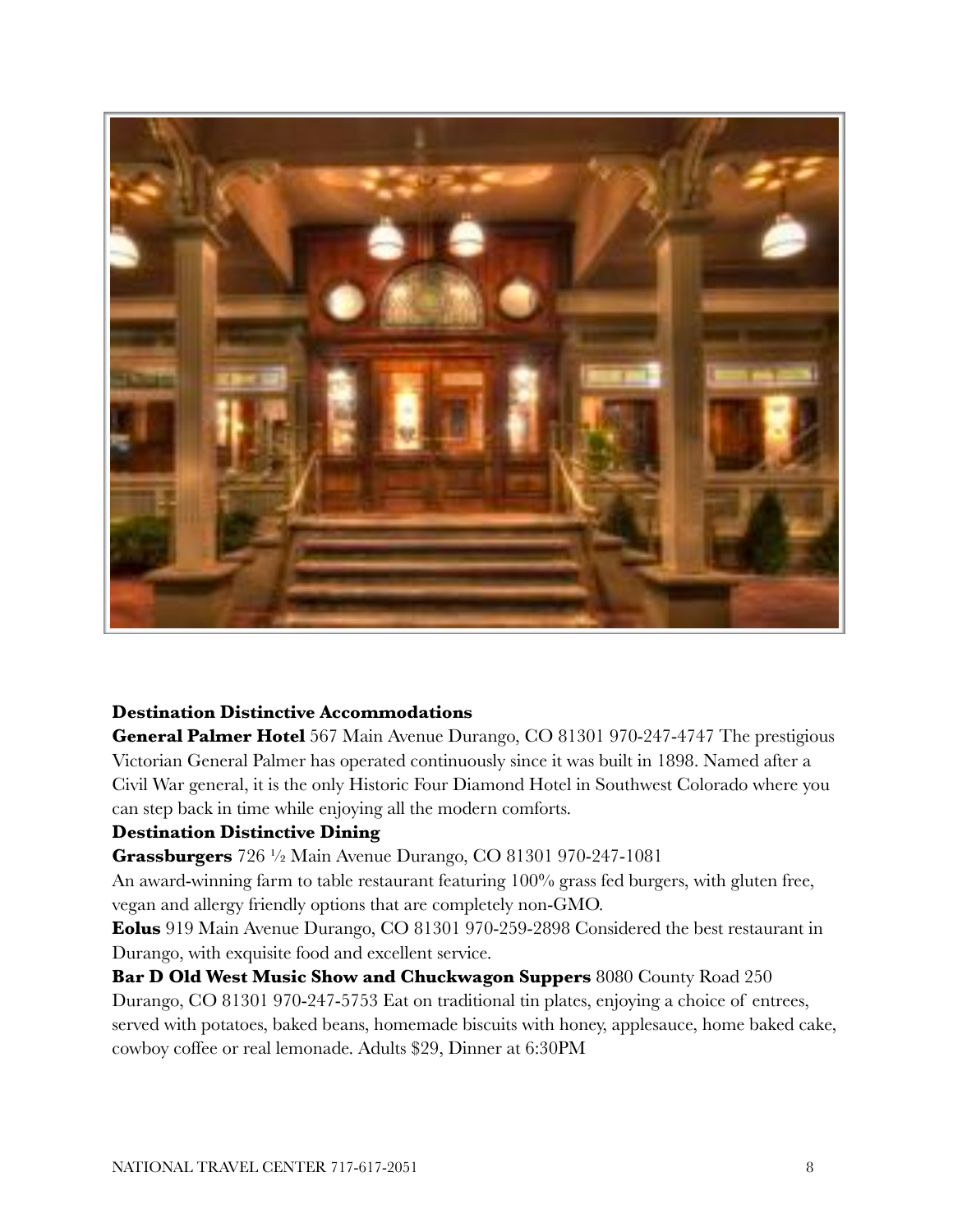# DAY TWO



### **Silverton**

Anchoring one end of the Million Dollar Highway, the entire town of Silverton is listed on the National Register of Historic Places. National Historic Landmark. Even though precious metals were discovered here in 1860, miners did not return to stake their claims until a decade later. When they did, Silverton soon became the center of numerous mining camps. Within a year after the first train rolled in, Silverton hosted 2,000 residents, 400 buildings, two banks, five laundries, 29 saloons, several hotels and a bawdy red-light district. When men began bringing their wives and families to town, Greene Street served as an invisible line between the law-abiding, church going residents and the gamblers, dance halls, saloons and other local characters who resided on the other side. Mining did not completely close down in Silverton until the early 1990s. Legend has it that there's still gold and silver in the hills, waiting for mining to return.

Durango - Silverton, 48 miles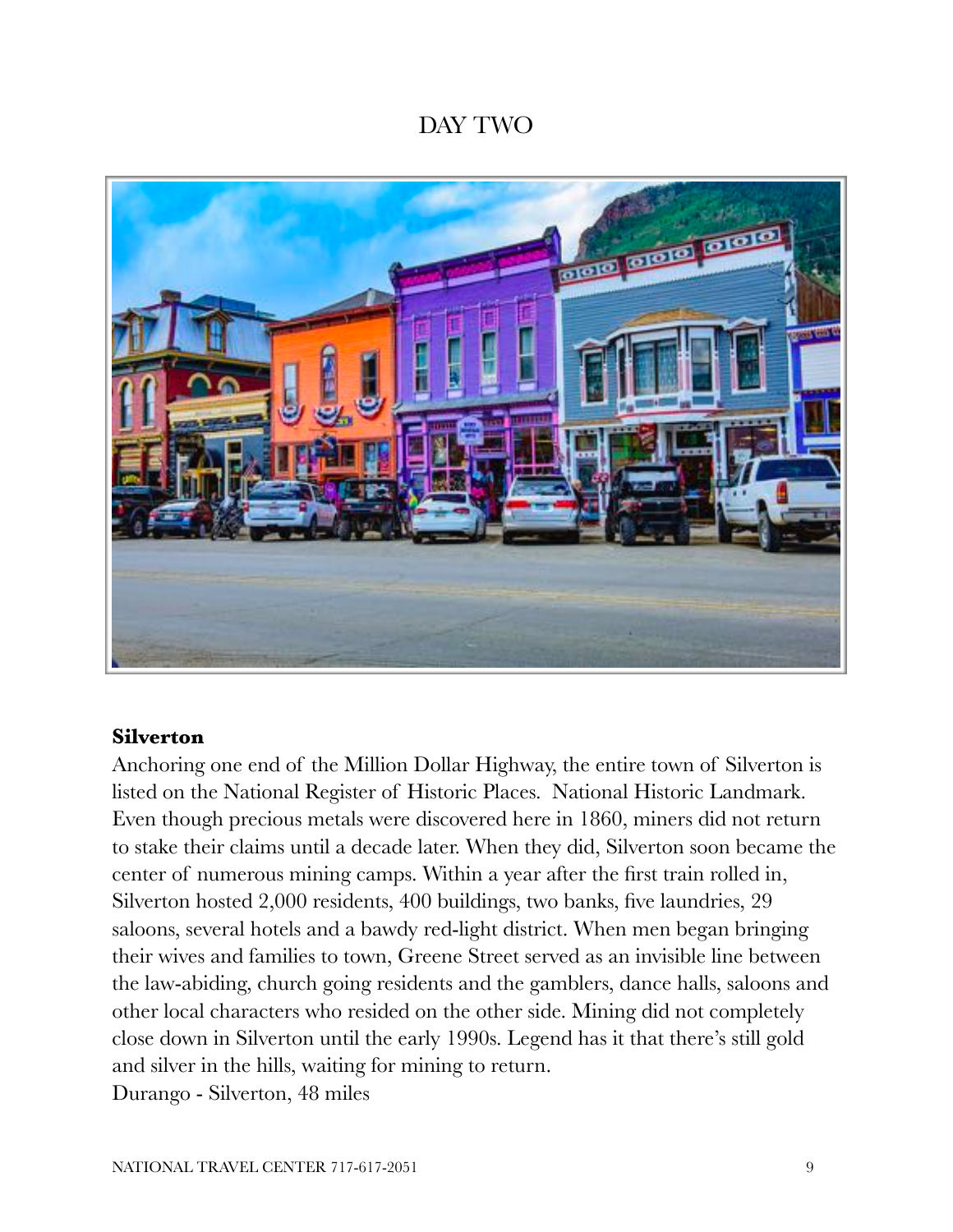### **Silverton Historic Walking Tour**

Take the 16-block walking tour through the historic district that takes you past the San Juan County Jail, the old hospital, and a selection of the many dens of iniquity from the mining heyday. Besides the town, the Durango and Silverton Railroad and the Mayflower Mill are National Historic Landmarks. The Old Hundred Boarding House is a Colorado Historic Place.

The tour begins at the San Juan County Courthouse, Greene Street and West 15th Street, Allow 2 hours

### **San Juan County Historical Society**

The same mining heritage that fueled development of the beautiful historic towns in the region also had an impact on San Juan County. Discover the story at the properties of the San Juan Historical Society, Mining Heritage Center, the 1902 County Jail Museum, the Mayflower Mill, the Allen Nossaman Memorial Archive, the Silverton Power Station, Silverton Standard, Miner Newspaper, (a National Journalism Historic Site) and the Little Nation Mill in Howardsville.

1557 Greene Street, Silverton, CO 81433 970-387-5609 7 Days, 10AM-5PM, Allow 2 hours, more time to visit all locations. Adults \$10 Purchase a Heritage Pass for discount to visit all locations

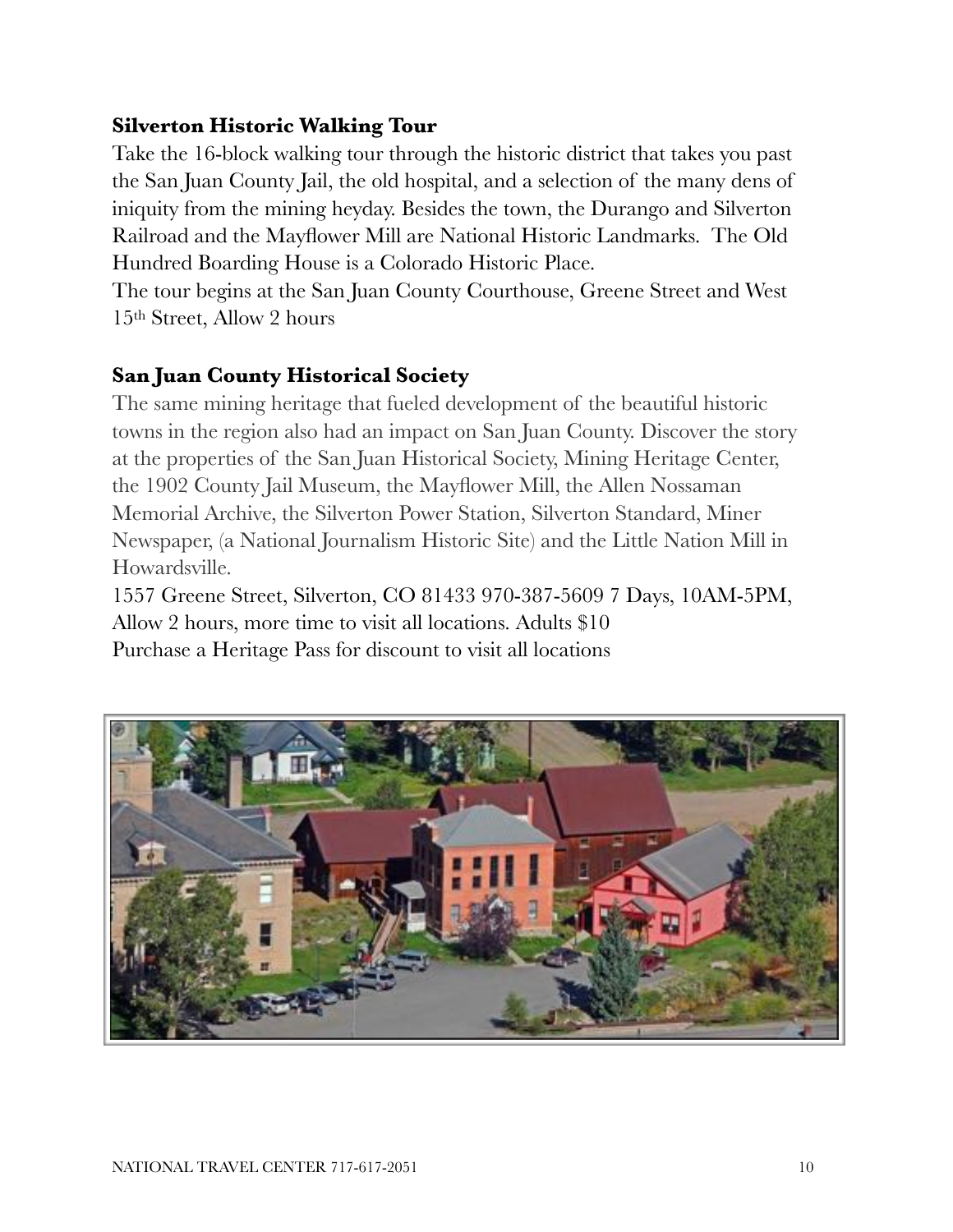

### **Ghost Towns of Howardsville, Eureka, and Animas Forks**

At this point, it's time to visit the ghost towns of Howardsville, Eureka, and Animas Forks just east of Silverton. Even though Howardsville now has only a few cabins, the town was the first seat of LaPlata County. The 1874 courthouse was briefly the seat of government for the entire of southwestern Colorado. Howardsville went into decline when the railroad bypassed the town and the county seat moved to Silverton. Home of the Sunnyside Mine, Eureka still holds deposits of precious metals. At one time, the ghost town of Animas Forks had 30 cabins, a hotel, general story, saloon and post office, along with 450 residents and a newspaper.

### **Old Hundred Mine Tour Howardsville**

It's time to suit up in a yellow rain suit and hard hat to travel 1500 feet underground to see how gold was mined. A mine train takes you a third of a mile into a mountain to where old mining equipment is still in place. Live demonstrations include operating drills, a skip, a slusher, mucker operations, and honey wagons, from the Camp Bird, Idarado and Sunnyside mines. Try mining in the sluice boxes outside.

721 County Road 4 A, Silverton, CO 81433 970-387-5444 Daily 10AM-4PM, 1 hour tour, on the hour, Adults \$24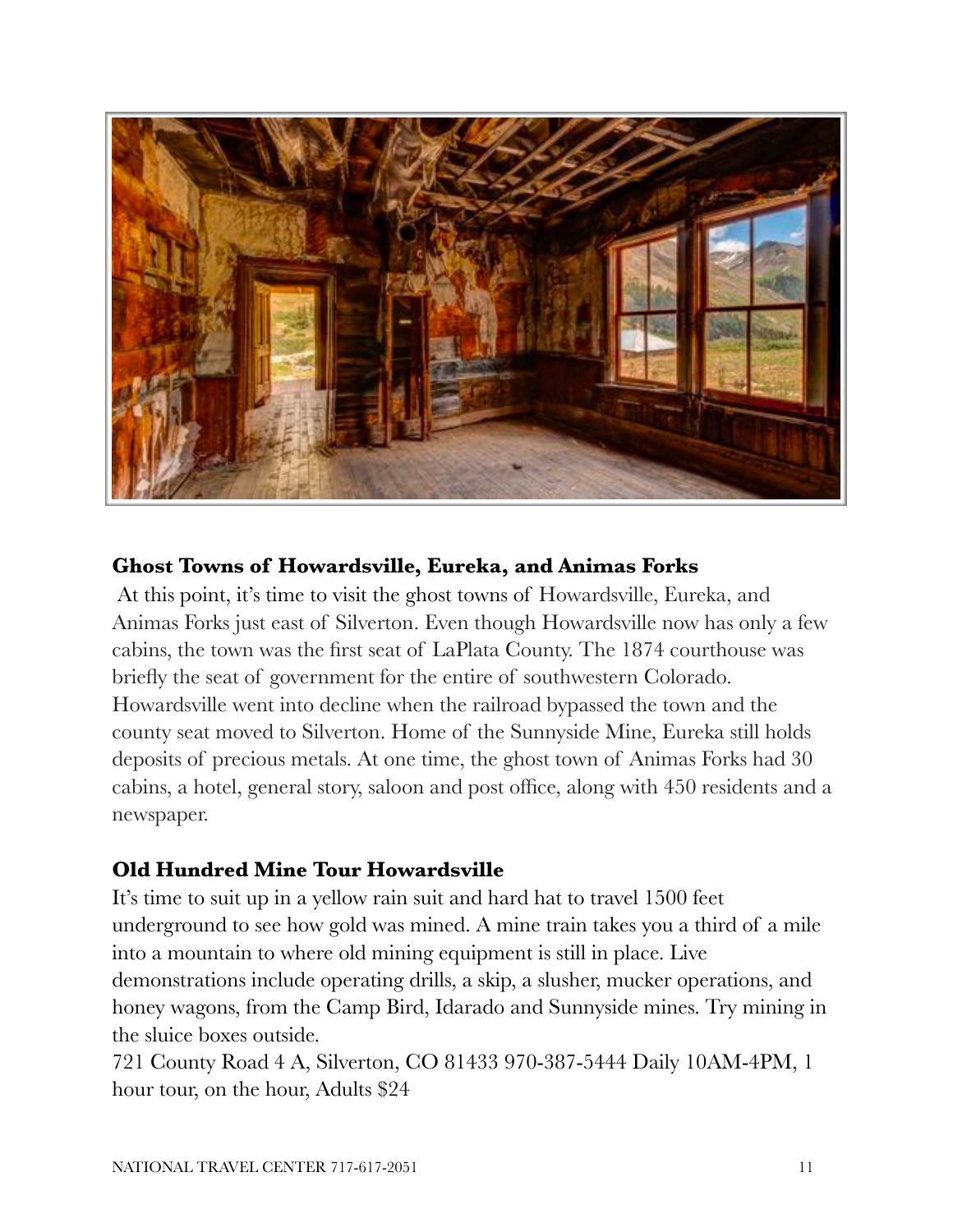

### **Million Dollar Highway**

The portion of the San Juan Skyway that travels between Silverton and Ouray began as a toll road named for the large quantities of silver and gold that moved down the route. Local legend has it the road cost a million dollars a mile to build (think of what that would be in today's dollars!) and the fill dirt still contains a million dollars in gold ore. Today, the highway cut from the mountainside delivers jaw-dropping vista after vista of magnificent scenery. Drive with care around the hairpin curves and use caution while enjoying the beautiful views.

#### **Destination Distinctive Dining**

**Handlebars Restaurant and Saloon** 1323 Greene Street Silverton, CO 81433 970-387-5395 In the 30 years since it opened, Handlebars has developed a reputation for exceptional food and unique western decor. You can step back in time and savor the flavor of western fare, when roulette wheels shirred, bordello girls beckoned, and gold dust littered the bar, as miners paid for their drinks with "a pinch of powder."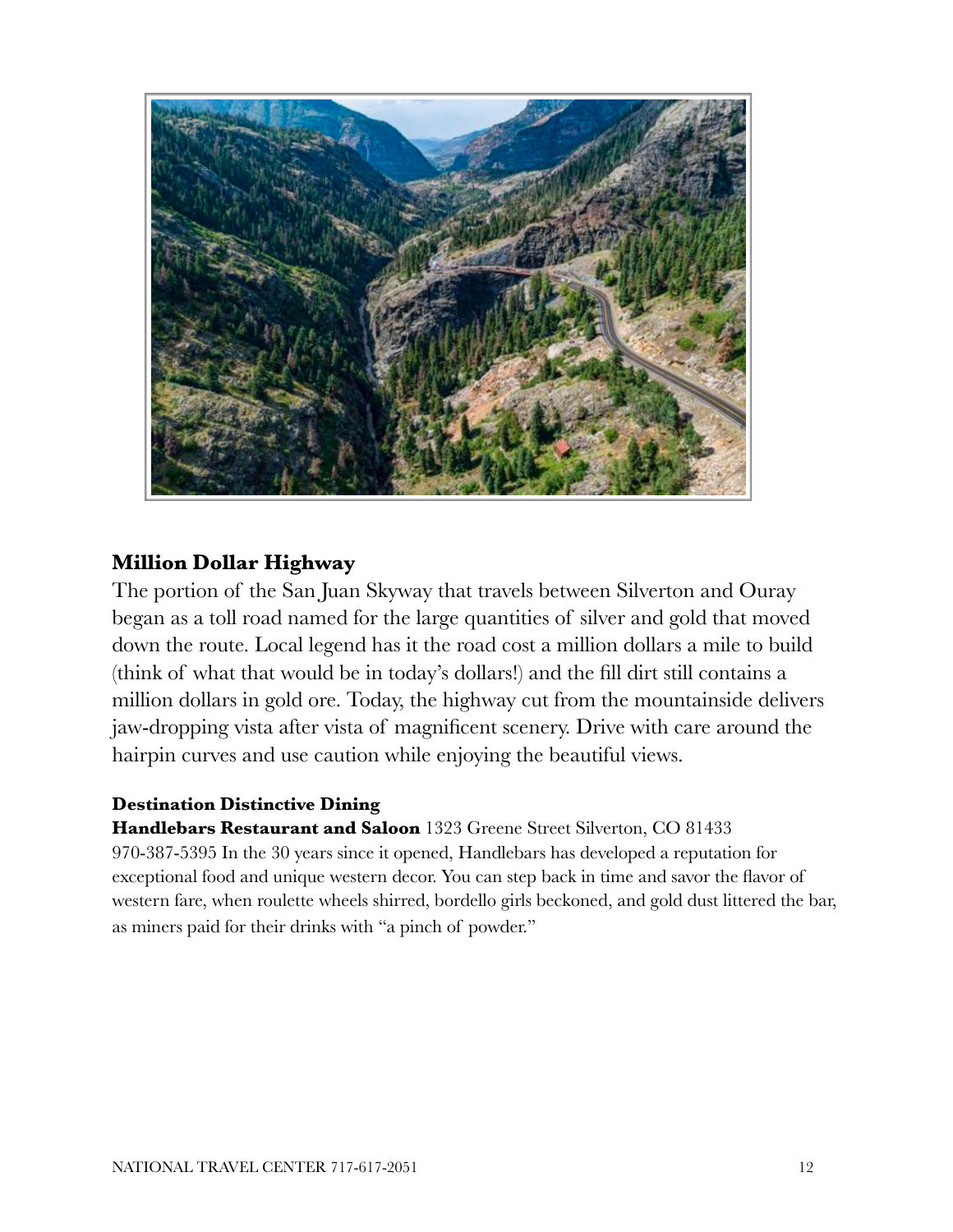

### **Ouray**

Local legend has it that Chief Ouray lived in a small cabin near the Amphitheater, soaked in the "sacred hot springs," conducted native rituals, and met with officials here as Ouray was being formed. Known to some as the Switzerland of America, the town is surrounded by some of the most rugged mountains in the country. Ore shipments made the railroad the most profitable railroad per mile in the U.S. and the town a historical gem.

Silverton to Ouray - 23 miles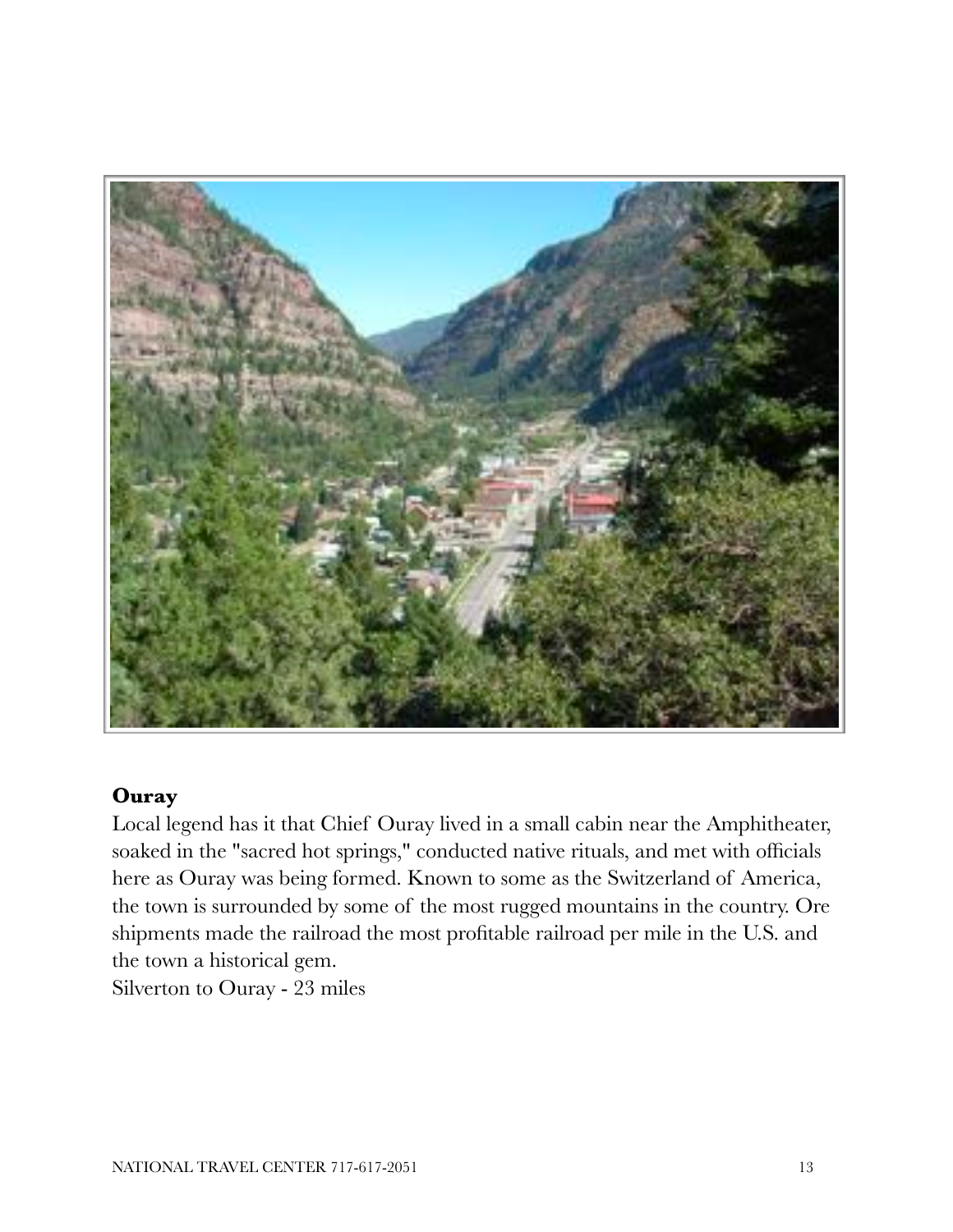

#### **Destination Distinctive Accommodations**

**Beaumont Hotel and Spa** 505 Main Street Ouray, CO 81427 970-325-7000 Built in 1886 at the height of the "gold boom," the Beaumont Hotel has a long been known as the 'Flagship of the San Juans." The graciously appointed structure has welcomed famous guests such as Theodore Roosevelt, Herbert Hoover, King Leopold of Belgium, Chipeta, widow of Chief Ouray, Sarah Bernhardt, Angie Dickenson, Oprah Winfrey, and more. Recent restorations modernized the entire structure to meet the needs of today's traveler while preserving the property's historical grandeur.

#### **Destination Distinctive Dining**

**Brickhouse 737** 737 Main Street Ouray, CO 81427 970-325-7236 The number one restaurant in Ouray, with unique choices and farm to table cuisine.

**Outlaw Restaurant** 610 Main Street Ouray, CO 81427 970-325-4366 A local steakhouse that is also vegetarian friendly.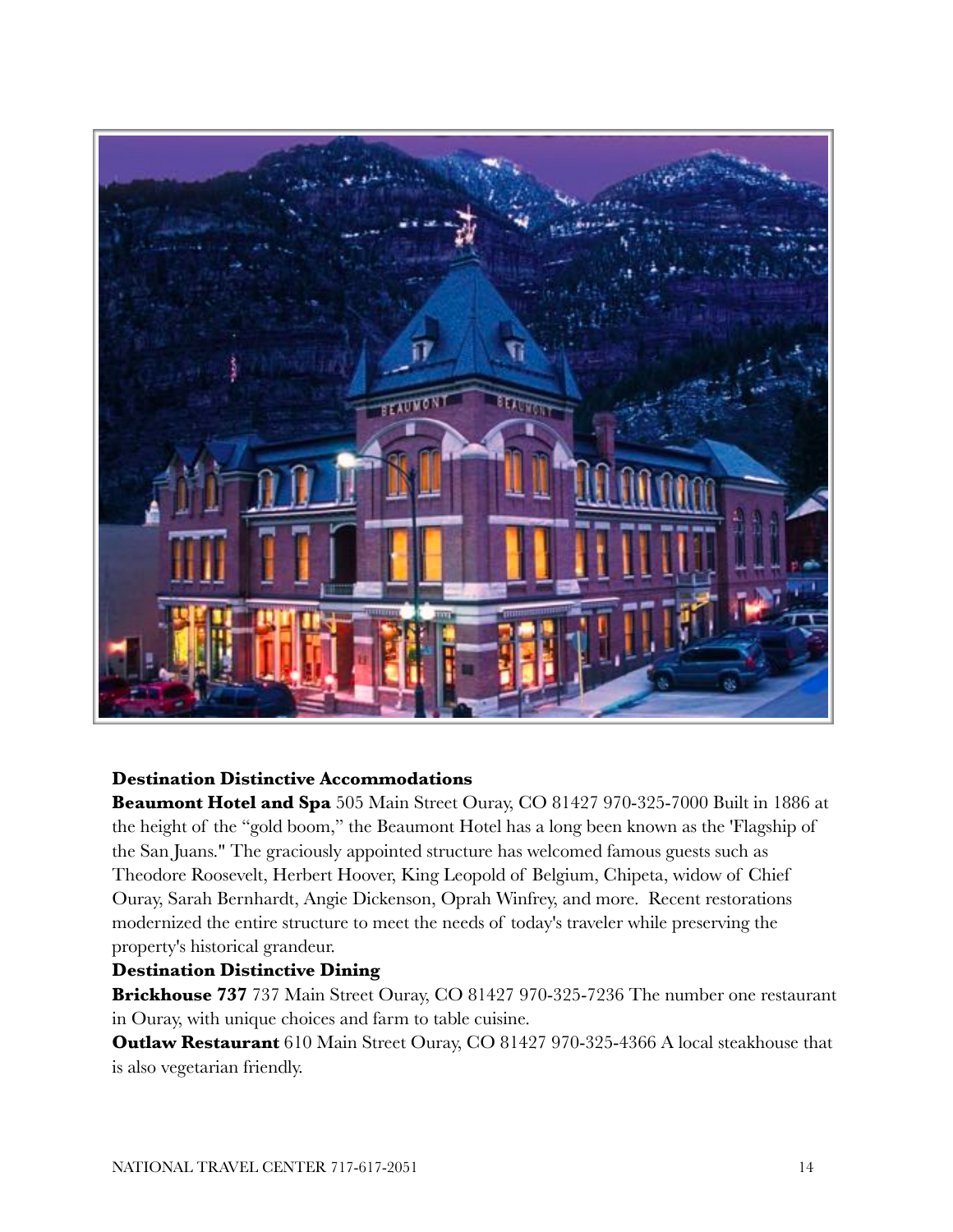# DAY THREE

### **Ouray County Historical Society**

When the St. Joseph's Miners Hospital was transformed into the Ouray County Historical Museum, the Smithsonian called it "one of the best little museums in the West." Three floors with twenty-seven rooms of exhibits include original documents and thousands of photographs, an impressive mineral collection, Ute Indian displays, Victorian era displays, mine exhibits, railroading and ranching exhibits, hospital operating rooms from the 1890s and the 1940s, and an original patient room. In addition, the museum offers guided tours of Ouray's Main Street. 420 Sixth Avenue, Ouray, CO 81427 970-325-4576 10AM-4:30PM, Days vary with seasons, Allow 2 hours, Adults \$7

### **Ouray Historic District Walking Tour**

The Ouray Historic District Walking Tour begins and ends at the Ouray County Historical Museum, takes you past 24 locations of the finest Victorian architecture. Tour begins at 420 Sixth Avenue, Allow 1-1.5 hours

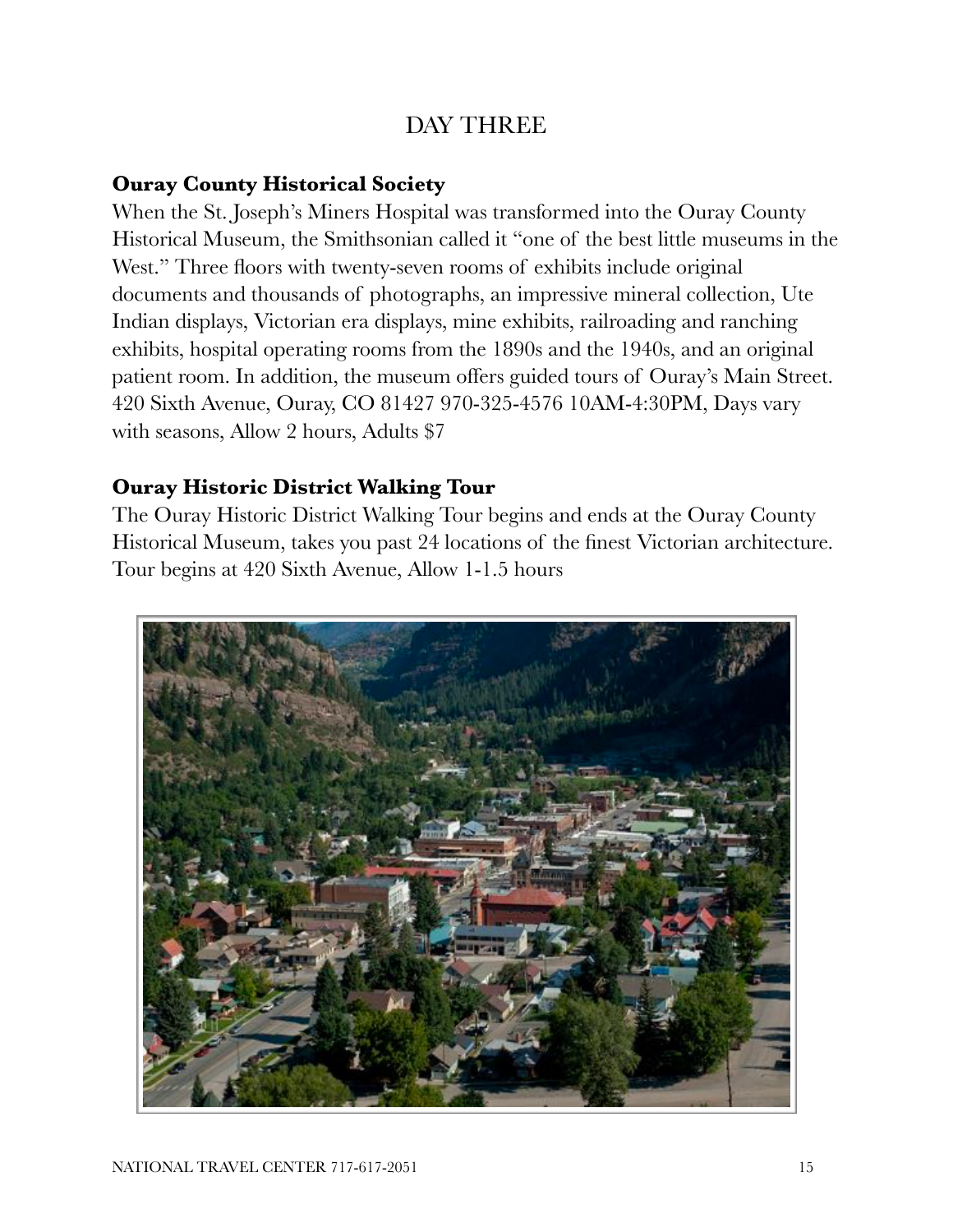

### **Bachelor-Syracuse Mine Tour**

Beginning at ground level, a tour of the Bachelor-Syracuse mine takes you 1,500 feet into Gold Hill. You'll discover rich ore veins and the equipment used to dig it out. After the underground mine tour, you'll receive gold panning instruction and a tour of the turn-of-the-century Blacksmith shop. If you have not yet had lunch, stop at the Outdoor Café.

95 Gold Mountain Trail, Ouray, CO 81427 970-325-0220 7 Days, 10AM-2PM, 1 hour tour. Adults \$16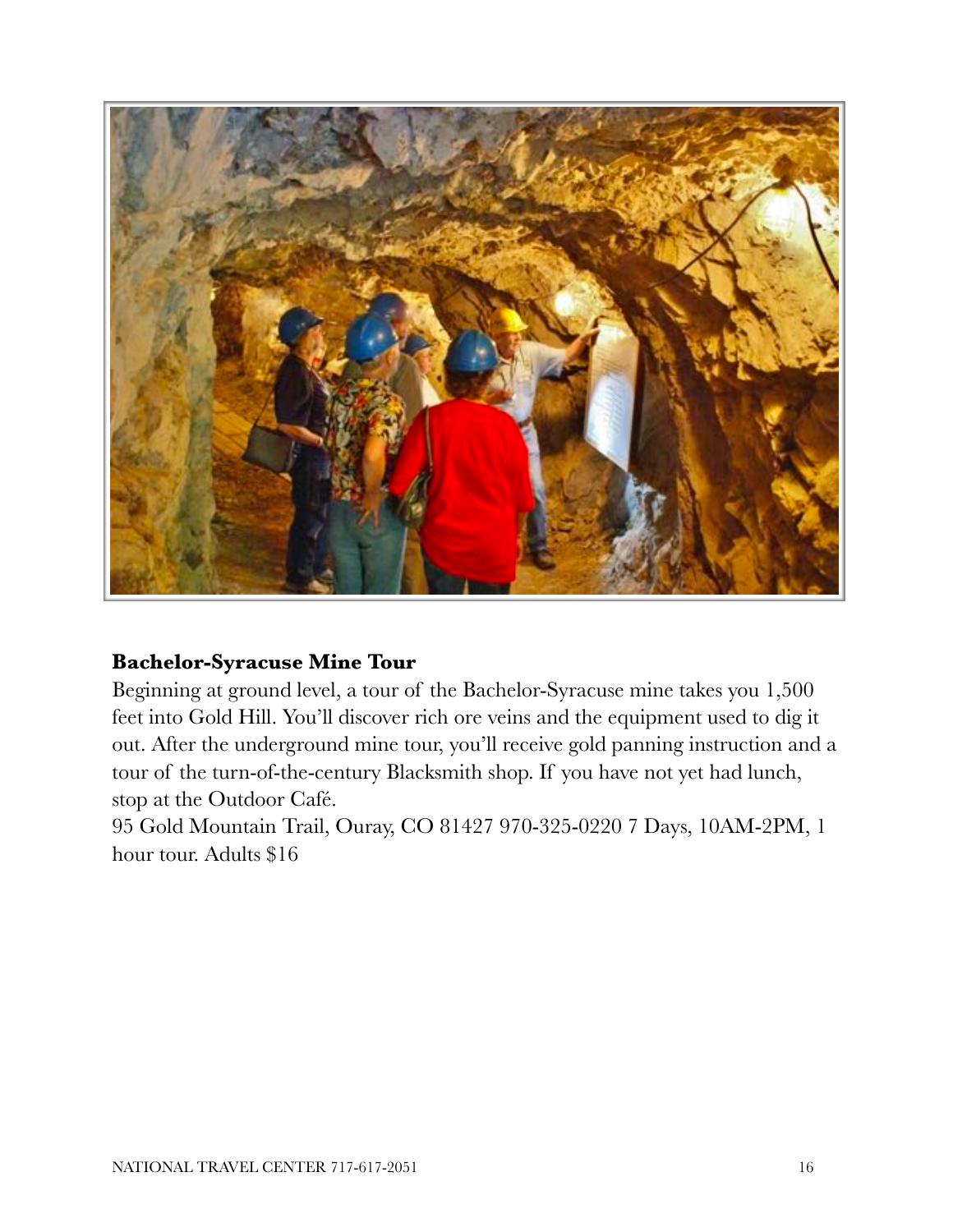# DAY FOUR

# **Ridgway**

The tiny railroad town of Ridgway was founded in 1890 as the headquarters of the Rio Grande Southern Railroad as well as miners, farmers and ranchers in the area. Today, Ridgway is part of the Creative Arts Circuit and home to a vibrant "foodie" culture. Ouray to Ridgway - 10 miles

### **Ridgway Movie Locations Tour**

When the movie "True Grit" was being planned, the spectacular scenery around Ridgway caught the eye of director Henry Hathaway, who cast John Wayne, Glen Campbell, Kim Darby, Robert Duvall, and Dennis Hopper to star in the lead roles. For six weeks, the center of Ridgway was turned into 1880s-style Fort Smith, Arkansas, complete with Hanging Judge Parker's three-man gallows. When the movie was finished, the firehouse became an artist studio, and the livery stable, the post office. The jail wagon, which John Wayne brought back from Indian Territory is on display at the Ouray County Ranch History Museum. Take the one-hour True Grit Movie Walking Tour that departs every Friday from the Visitors Center at 11 AM, or a self-guided tour.

Tour begins at 150 Racecourse Road, Ridgway, CO 81432 970-626-5181 Allow 1 hour, Free

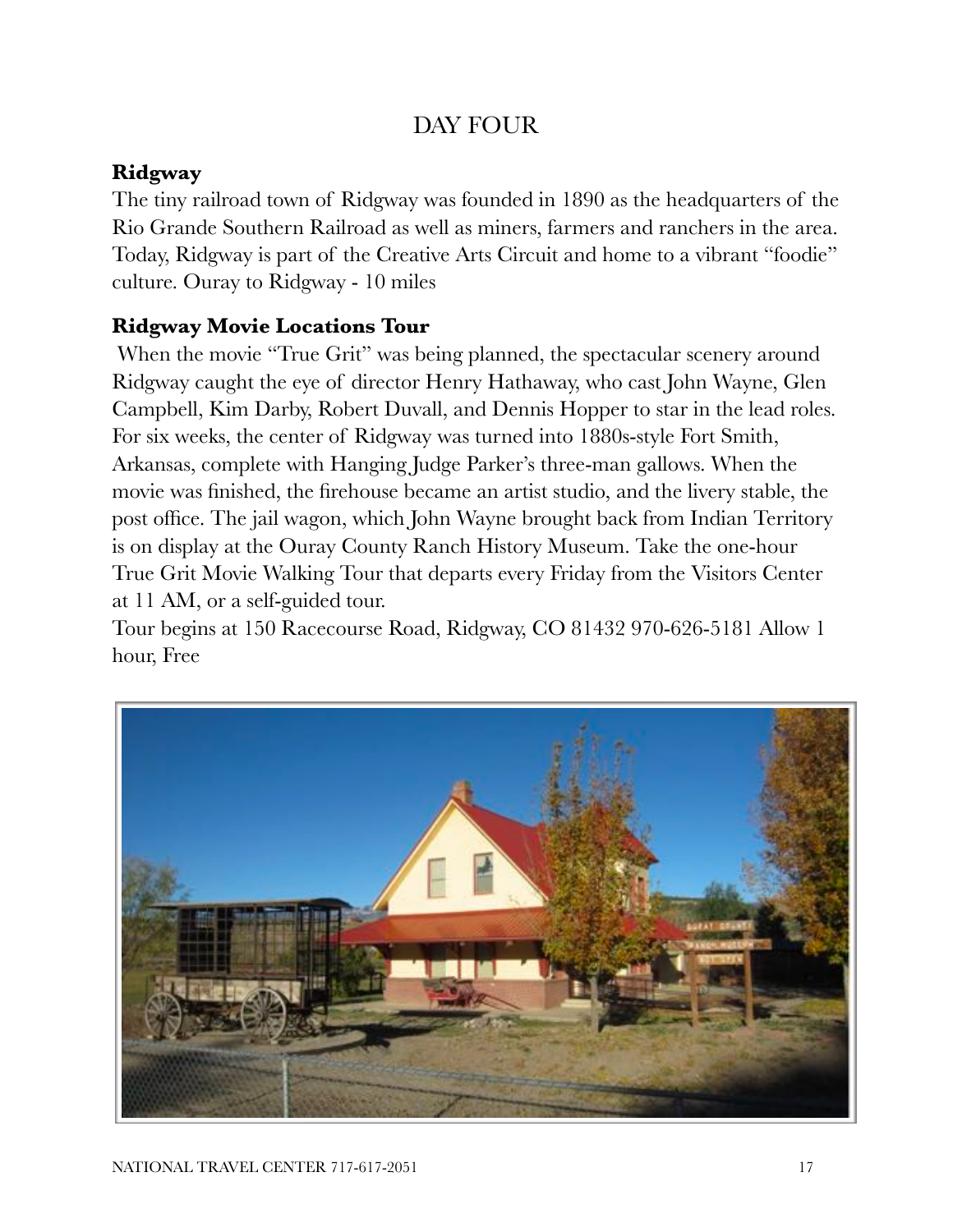### **Ouray County Ranch History Museum**

When President Abraham Lincoln signed the Homestead Act into law on May 20, 1862, settlers moved West to get 160 acres of public land. They paid a small fee and promised to live on for five years before purchasing it at \$1.25 an acre. The lifestyle on these farms and ranches is on display at the Ouray County Ranch History Museum.

321 Sherman Street, Ridgway, CO 81432 970-316-1085 Friday-Saturday 11AM-3PM, Allow 1 hour, Adults \$5



### **Ridgway Creative District**

The Ridgway Creative District weaves together Ridgway's heritage and culture with arts and creative enterprises that produce sculpture, poetry and art in some unusual places, including alleys, trails, and parks. See where the Grammy awards are produced and wander around the surrounding blocks to discover a variety of studios, shops, and restaurants.

Regular retail hours, generally Wednesday-Sunday, 10AM-3PM, Sunday 10AM-2PM

#### **Destination Distinctive Dining**

**Colorado Boy Brewery** 602 Clinton Street Ridgway, CO 81432 970-626-5333 You can taste the passion that the owners of Colorado Boy Brewery have about craft beer and artisan pizza, in their, as they call it, "wee humble pub." Constantly working on improving brewing processes, they continue to hone their craft.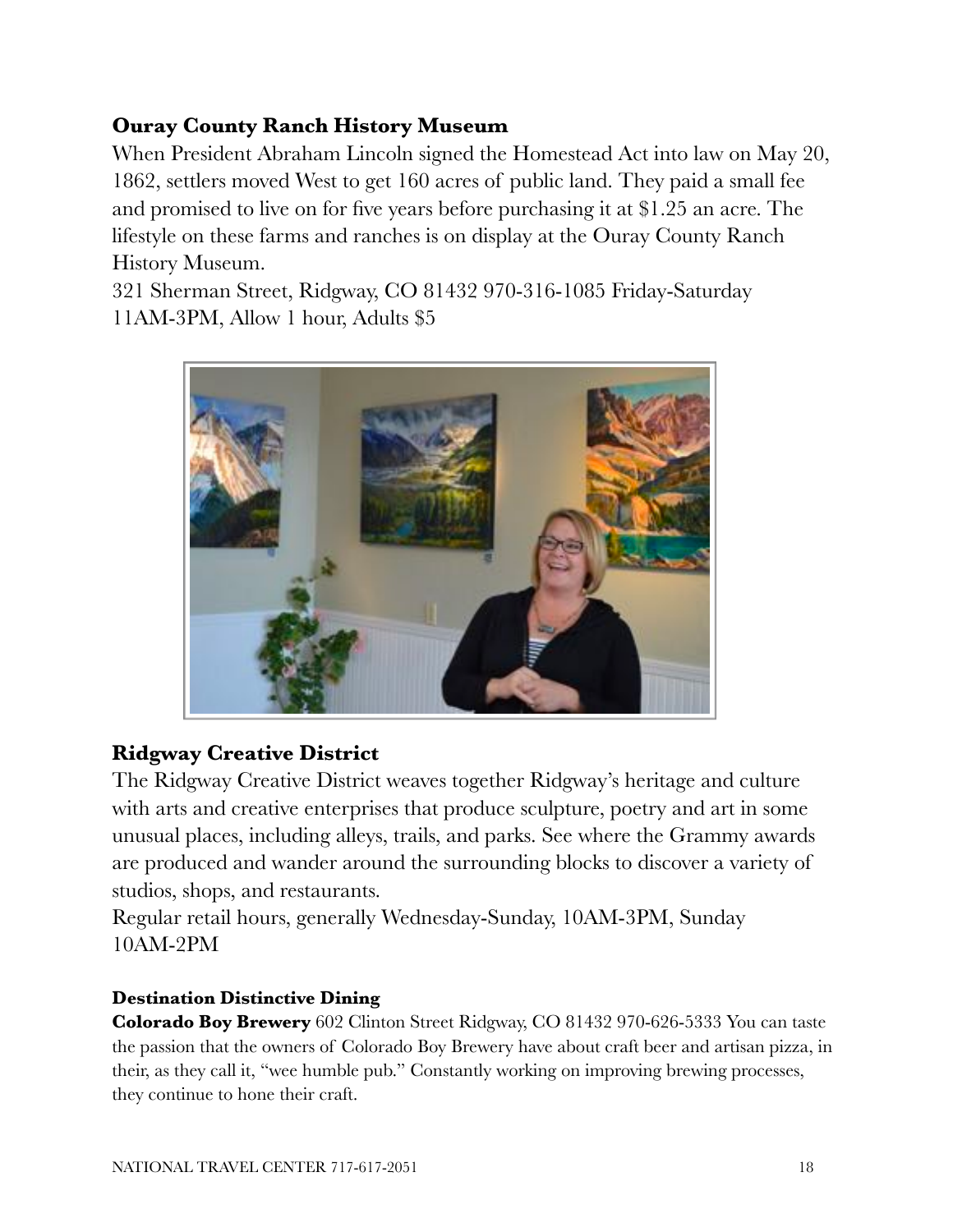

### **Telluride**

Just eight blocks wide and twelve blocks long, the tiny town of Telluride is tucked into a box canyon surrounded by 14,000 foot peaks. It began as a gold mining camp and ended up a fairy tale. Even though the mountains were loaded with zinc, lead, copper, iron and silver, it wasn't until the gold rush the town grew from cabins and shacks to rows of elegant residences and stately buildings. The National Historic Landmark District is filled with colorful Victorian homes, clapboard storefronts, art galleries, gourmet restaurants, and boutiques, which citizens work to keep impeccably preserved.

Ridgway to Telluride - 40 miles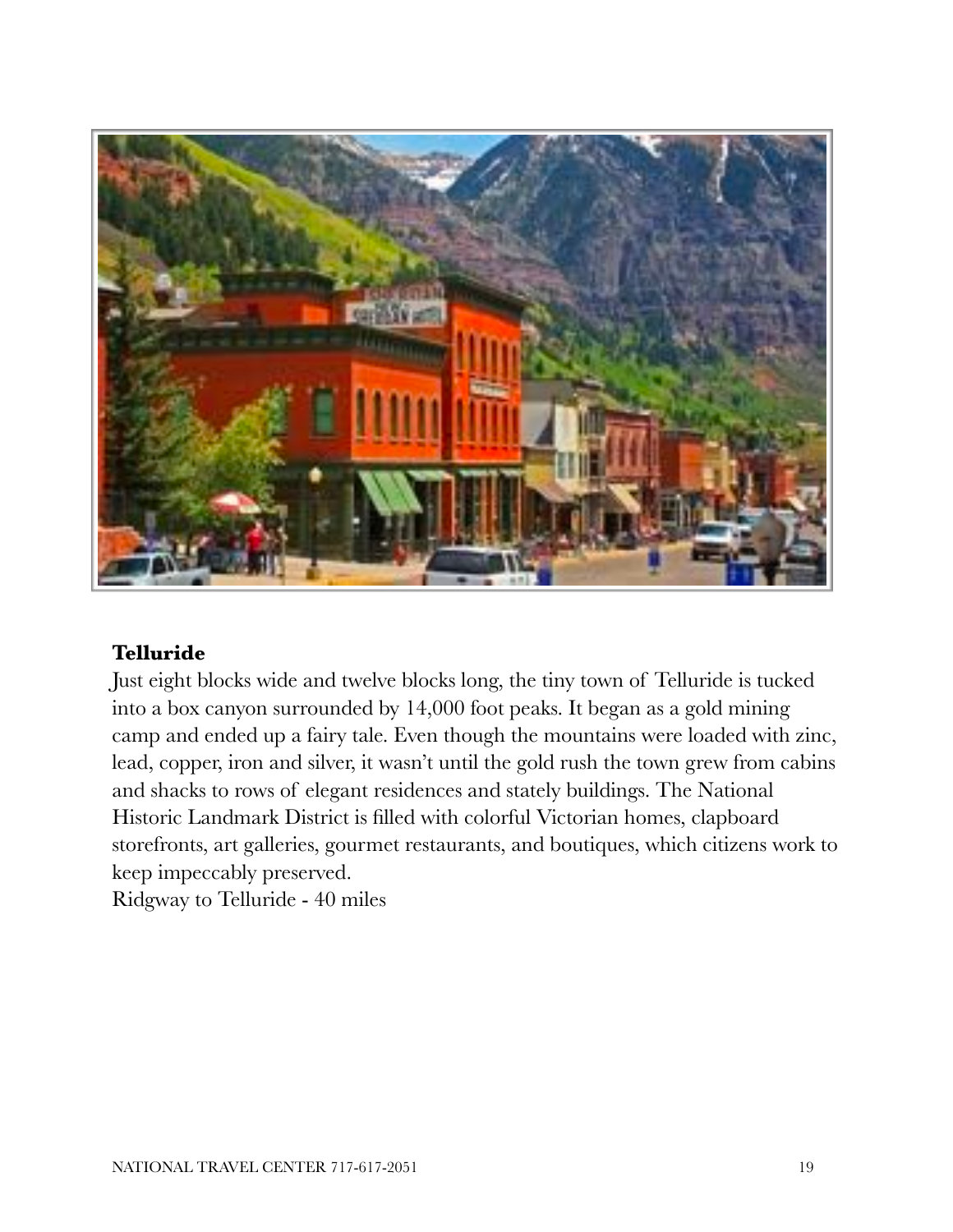

#### **Destination Distinctive Accommodations**

**New Sheridan Hotel** 231 West Colorado Avenue Telluride, CO 81435 970-728-4351 As the gold rush boomed in southwestern Colorado, prospectors and profiteers who moved to the area, needed a place to stay. The Sheridan Hotel was constructed to fill this bill in 1891. When it burned in 1894, it was rebuilt in brick. As Telluride changed from gold mining to skiing, the Sheridan Hotel became the New Sheridan Hotel with 26 handsome rooms and impeccable quality. Today it's the only historic hotel in town and one of the few of left in Colorado that date from mining days.

#### **Destination Distinctive Dining**

**221 South Oak** 221 South Oak Street Telluride, CO 81435 970-708-1437 Housed in a tastefully refurbished historic home, 221 South Oak is just steps from the Telluride Gondola. Entrees including beef, game, poultry, seafood, and a full vegetarian menu are prepared using fresh quality ingredients.